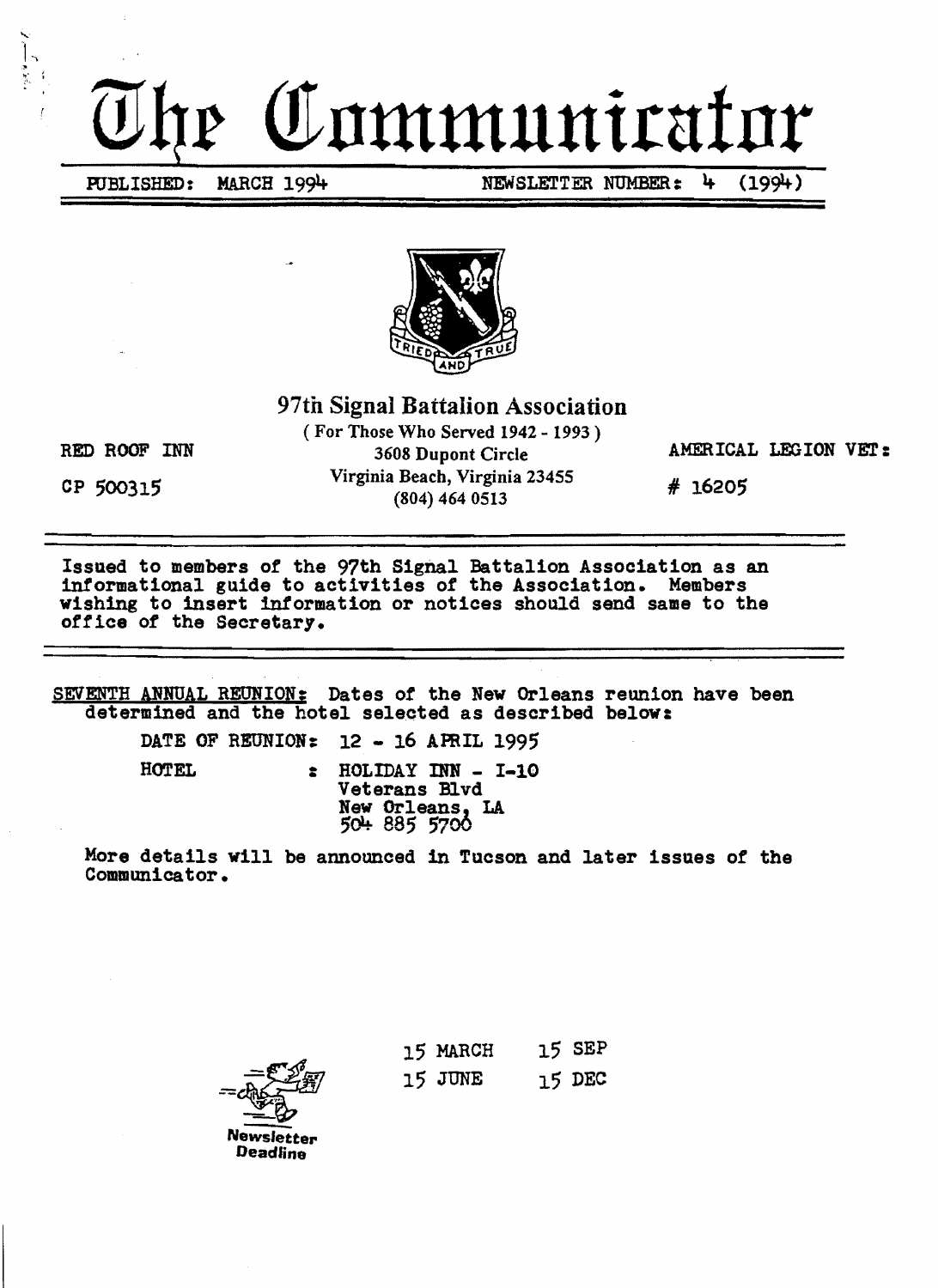- SIXTH ANNUAL REUNION TUCSON. AZ: Additional or repeated information relative to the reunion at Tucson,  $AZ + -8$  May 1994.
	- Registration Forms: Registration Form is attached to this newsletter. Members are urged to complete and return the torm as early as they Members are urged to complete and return the form as early as they can, an NOT LATER THAN 12 APRIL 1994. After 20 Apr 94 there will be no one available at the Secretary' address to receive these forms. Please fill out both sides of the form. The information is very important for logistical planning for the reunion host.
	- Hotel Accomodations: A block of seventy-five rooms have been reserved tor our membership. Strongly advise members to reserve their rooms at once. Association room rate will be cut *ott:*  3 APRIL 1994. Unreserved rooms will be turned back to the hotel. This room rate is available prior to and after the reunion. Room rate is; \$50.00 per room.

HOLIDAY INN 4550 S. Palo Verde Blvd Tucson, AZ 85714<br>(602) 746 1161

Banquet Menu: After reviewing several menu entree' offered by the hotel at Tucson, our host DON ADAMS has selected two entree' as our banquet meal. The two entree' are:

"CHICKEN AMBASSADOR" OR "BEEF STROGANOFF"

Above includes: SALAD - ROLLS - DESSERT - COFFEE/TEA

- Banquet Seating: Banquet seating will be TEN (10) PERSONS at each table. DON ADAMS assures the tables are large enough to accomodate this arrangement. Banquet will be held on FRIDAY,  $6$  MAY  $94$ .
- Reception: The Holiday Inn will host an informal reception "MARGARITA & DIP PARTY" on a complimentary basis  $1730 - 1830$  hours, THURSDAY,  $5$  MAY 94.
- Farewell Breakfast: If enough members indicate they will attend a FAREWELL BUFFET BREAKFAST, SUNDAY, 8 MAY 94, plans with the hotel will be made for the event. On the attached Registration Form space has been allotted *tor* members to indicate their wishes. The cost of the breakfast is \$8.00 per person, with the old Army stand-by " S.O.S" as the featured entree. This event will allow all to express<br>their good-bys and farewells to each other until New Orleans. Hours their good-bys and farewells to each other until New Orleans. Hours of serving:  $0630 - 0900$  (Cancellations NLT:  $25$  APR 94)

Hotel Restaurant: The Holiday Inn restaurant will extend a 10% discount on food when we identify ourselves as a 97th member. This discount is tor tood only.

Becommended BY. Parks, Tucson, AZ Approximately 3 miles trom hotel.

| Davis-Monthan                           | Crazy Horse Campgrounds              |
|-----------------------------------------|--------------------------------------|
| Davis-Monthan AFB                       | 6660 S. Craycroft Road               |
| Tucson, $\frac{1}{2}$<br>(602) 747 9144 | Tucson, AZ 85706                     |
|                                         | $(800)$ 279 6279 or $(602)$ 574 0157 |
| * NO RESERVATIONS ACCEPTED              |                                      |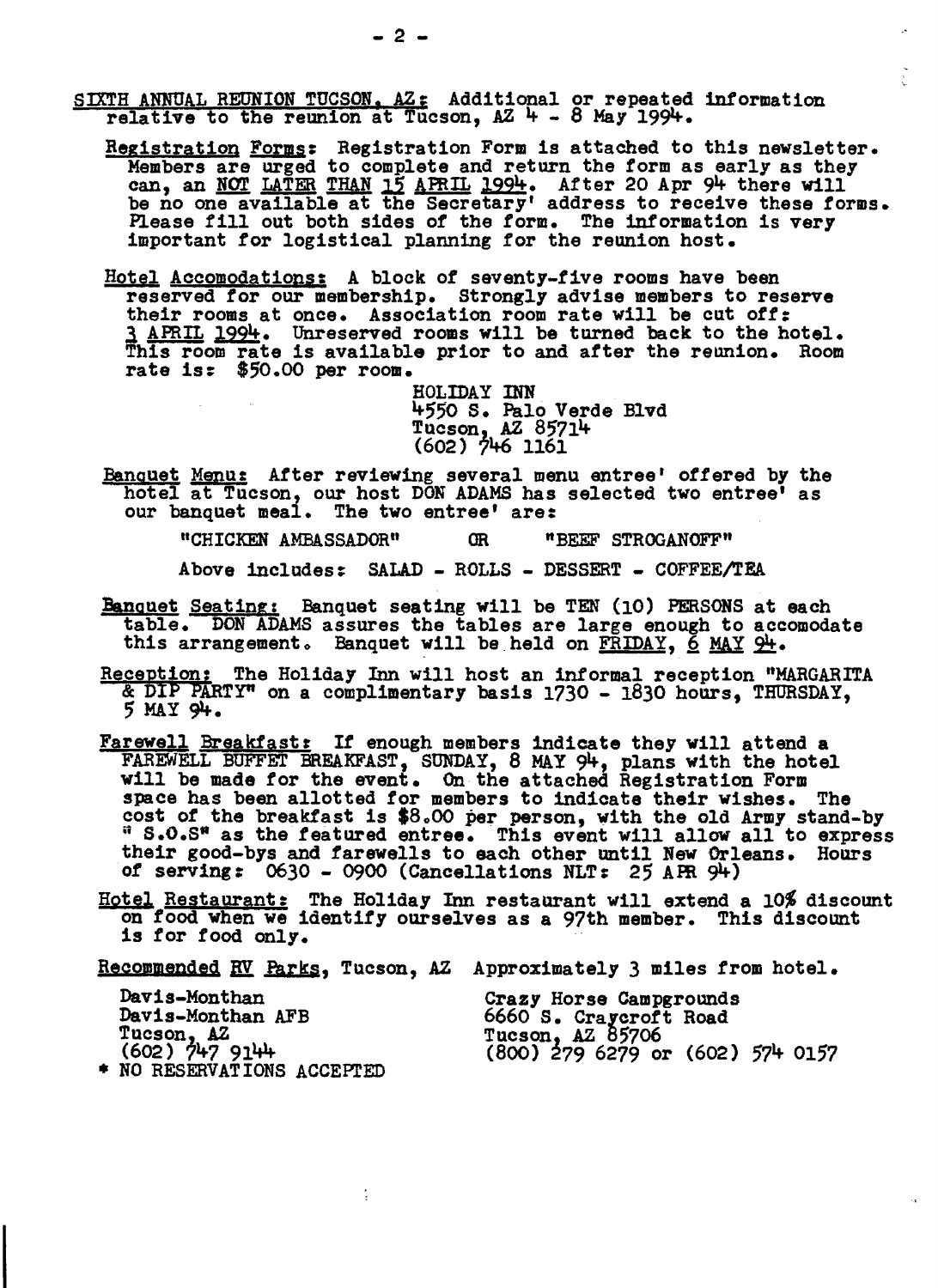- Pinochle Tournament: (COORDINATOR: MILT HIGHSMITH) Four  $(4)$ tables have been reserved for the pinochle tournament planned at the reunion. Entry forms for the tournament is enclosed and should be mailed to: MILT HIGHSMITH, 6018 Elstree Place, Fayetteville, NC 28314. (919) 867 6211.
- Golf Tournament: (COORDINATOR: JACK GROSE) The annual "PETE ALVERADO" charity benefit is on the green. Jack Grose again volanteered to handle the details. Word of warning: Jack Grose AKA "ARNIE" is playing under a "so called" handicap of many strokes. Be on your toes. Jack is well known in Marion, IN as the person that takes on "old" men and then preceeds to scalp them with the handicap. Question?: Is that the reason Jack can afford a huge beautiful "Custom Made Van each year? The gray ghost rides again. JACK GROSE: 1301 E. 38th St, Marion, IN 46953. (317) 674 5045.
- Mary Kay Presentaion: "THE IMAGE OF STYLE" A Mary Kay Workshop; presentation and participation designed to improve a woman' image through instruction in; Wardrobe Selection, Skin Care and Make-up Application. A fun and educational workshop for the ladies enjoyment.

Space is limited to THIRTY (30) persons for this presentation. First come, first served. Reserve you space by indicating on the registration form your wish to attend. The first thirty forms returned to the Secretary will reserve a space.

- Tucson Gambling: For those members that wish to invest, Tucson has a "CASINO". (About four miles from the hotel) This casino is operational all night and day\_ Casino provides; BINGO ELECTRONIC POKER - BLACKJACK - SLOTS - etc.
- Tours: As previously indicated in past newsletters, no official tours have been arranged due to the extreme cost of such tours. In lieu of organized tours, members will receive at the regis-<br>tration desk, a packet with information relative to the sights of interest in the area. Auto rental agency details will also be available. Members are encouraged to "Car Pool" in order to visit the surrounding areas.
- Special Requirements: If you or a member of your party require special type Accomodations, diet or other facilities, please indicate on your registration form. When making room reservations insist on the type of' room you need. Special diet requirements will be made available upon request. Please advise reunion host DON ADAMS of your needs at least 72 hours in advance of banquet.
- Eanquet Dress: DON ADAMS our host has requested that attendee' at the banquet dress either in: Coat & Tie or "Western".
- Magarita & Dip Party: Late Entry "Be Sure and plan to attend the MARGARITA & DIP PARTY" 1730 - 1830, THURSDAY, 5 MAY 94. Live MARIACHI TRIO will provide music during the party".

 $\ddot{\phi}$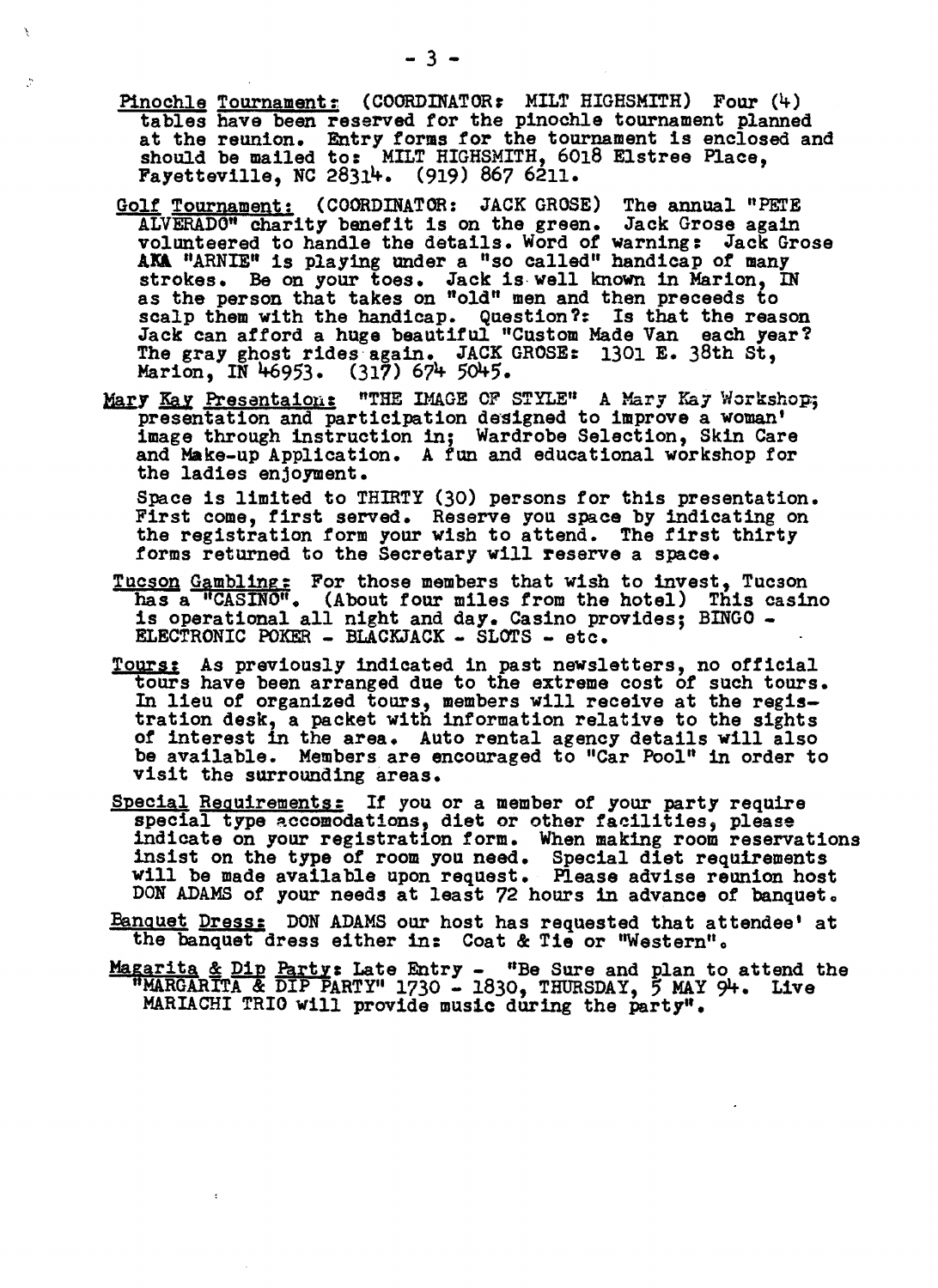- TUCSON VOLUNTEERS: DON ADAMS our reunion coordinator for the Tucson reunion advises that the response for assistants manning the various stations necessary for the operation of the meeting has been tar below our requirements. We urge all that have not yet responded to reconsider in helping to make this reunion an sucess. Your help be sincerely appreciated.
- TRIED AND TRUE COOKBOOK: We are requesting members that have not yet submitted Receipes for our "TRIED & TRUE COOKBOOK" to please do so now. Don't wait. Receipe forms will be available at the reunion in Tucson. Our target date for presenting all materiel to the publisher<br>is 1 June 1994.

Should you have any comments or suggestions please communicate with:

EMERICK & LOUISE MILLER 2501 Laverne Drive NW ·Huntsville, AL 35810  $Tel. (205) 859 6905$ 

# plunteer

ACTING VICE PRESIDENT: REPEAT - Richard A. Meek the Association' elected Vice President tendered his resignation due to his many business obligations which did not allow him to devote sufficient time to his duties in this otfioe. Our Association wishes him well in his future ventures.

GEORGE W. ZENTNER has agreed to assume the Vice President' duties<br>in an acting status until election of a new Vice President. All in an acting status until election of a new Vice President. inquires relative to the VP actions should be address to GEORGE until further notice.

ELECTION OF BOARD MEMBERS: At Tucson, members must nominate and elect two (2) Board of Directors (ED) to replace the terms of Bob Sentell &Jaok Grose that will expire May 9lf.. Also at this time some consideration will be given in the selection and election of a new Vice President. Members that wish to nominate persons to till these seats should contact their AREA COORDINAfDR or the SECRETARY either of which may assist in the process. Persons nominated must agree in writing, to serve in the particular office and have the time necessary to devote to the duties of that office. (AREA COORDINATORS ARE LISTED IN NEWSLETTER NO $1, (1994)$  dated SEP 93.)

LETS GET THOSE MEMBERS THAT SERVED IN THE 1960', 70' and later.

 $H_1H_2H_3GNAL$  COMPANY: In a letter received by our President John Truffa from LTC DENNIS C. MORAN, the tinal Commander of the 97th Signal Battalion prior to the unit' inactivation, expressed the thought that consideration should be given to the idea of adopting the <sup>1</sup>+1<sup>1</sup>+th Signal Company as our sister unit. One of our members, JOHN MEDINGER had made the same recommendation to our President alter his return from Germany. At the next meeting of the Board of Directors a proposal will be made and reviewed that the 414th Signal Company be admitted to our Association as HONORARY MEMBERS.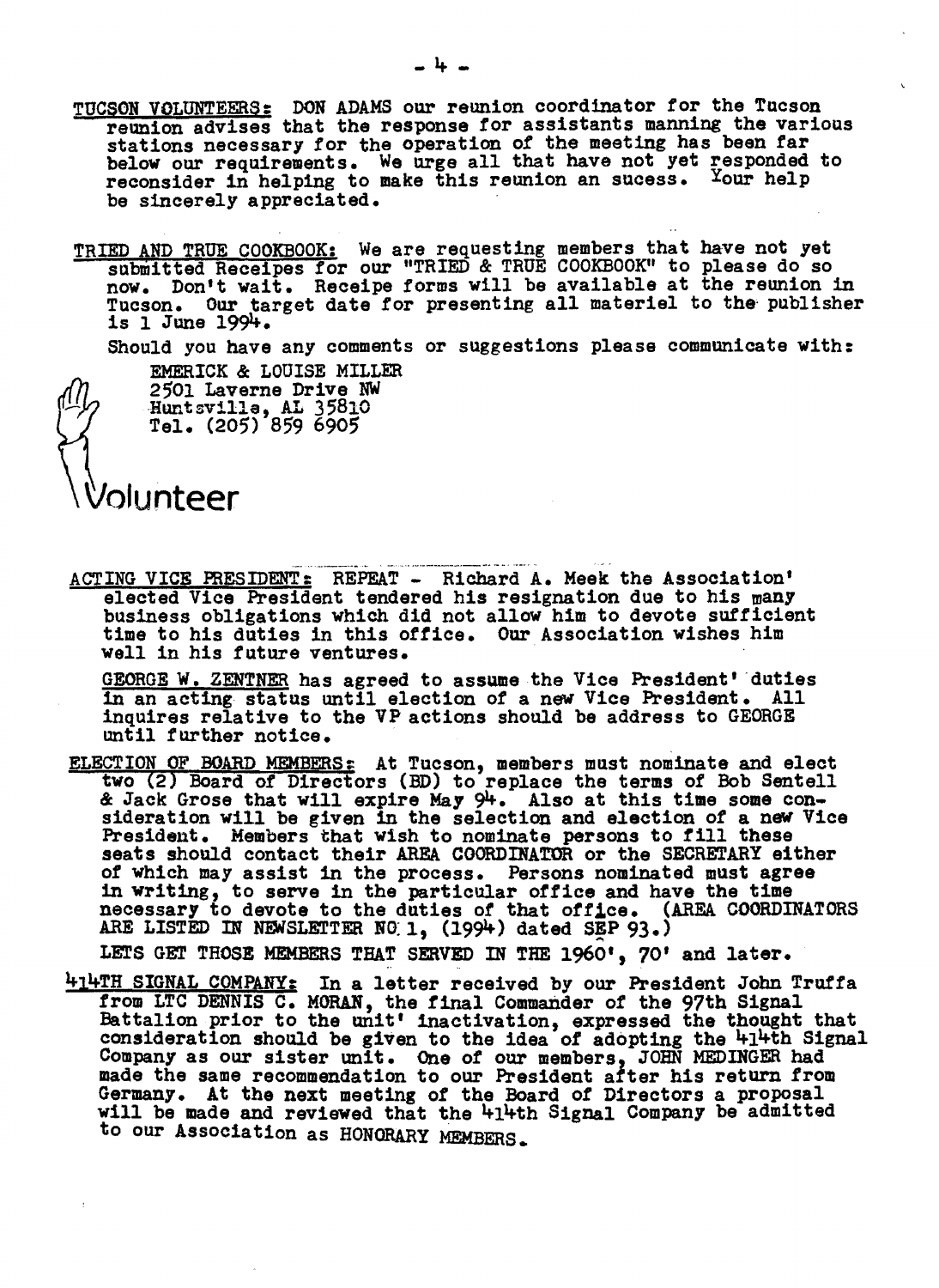3 APRIL 1994 IS THE LAST DATE MEMBERS WILL OBTAIN THE DISCOUNTED ROOM RATE AT TUCSON REUNION? ? ? ?

ROOM CANCELLATION POLICY: 48 HOURS IN WRITING : : :

25 APRIL 1994 IS THE LAST DATE MEMBERS WILL RECEIVE REFUNDS FOR: BANQUET - BREAKFAST ? ? ? ? ? ? ? ? ?

NO REFUNDS FOR: REGISTRATION FEE - DONATION TO CP ROOM I I

RAFFLE TICKETS: Members that have not returned their raffle ticket stubs (small stubs) to the Secretary along with the correct money are urged to do so soon. We need the funds to secure the BATTALION colors so that the colors may be displayed at the reunion. In the event you have unwanted raffle tickets, request that they also be returned. If members wish to order more raffle tickets, please notify the Secretary and the number of tickets desired.

REGISTRATION DESK: Joe Milici, our esteemed historian and Reunion Registrar has requested a call be give for "HELPl". Joe needs volunteers to act as registrar' at the reunion. Husband and Wife teams are welcome. It you wish to volunteer your services for this task, please contact:

| Joe Milici                                                 | <b>HOURS</b>                                     |  |
|------------------------------------------------------------|--------------------------------------------------|--|
| 488 Naylor Place<br>Alexandria, VA 22304<br>(703) 751 0514 | $1200 - 1700$ 5 May 94<br>$1200 - 1700$ 6 May 94 |  |

Or by indicating on your registration form when form is returned to the Secretary.

PHOTO OF ASSOCIATION OFFICERS; Mesage to Former &: Present Officers *ot* the Association.

"Former and Present Officers and Board of Directors of the Association are requested to report to the Banquet Room FRIDAY, 6 MAY 1994, at 1730 hours to have pictures taken for the historical files of the Association".

THINGS TO DO TODAY:

1. Check your membership.

- 2. Participate within your means in the purchase of raffle tickets, coins, etc. All goes to the betterment of the Association.<br>3. Notify the Secretary of changes: ie: Address, telephone etc.
- Notify the Secretary of changes; ie; Address, telephone etc.
- 4. Notify the Secretary of newsworthy items, for the "Communicator". Such as; births, weddings, engagements, trips etc of families.

By participating in the above you can help your Assn. and make this newslet'ter more interesting and informative, as all of us are eager to read news *ot* home. Perhaps now is a good time to write or telepbone to say hello to that old comrade.

"TO SAVE COST TO THE ASSOCIATION, MAY WE REMIND YOU THAT DUES ARE PAYABLE EACH JANUARY 1."

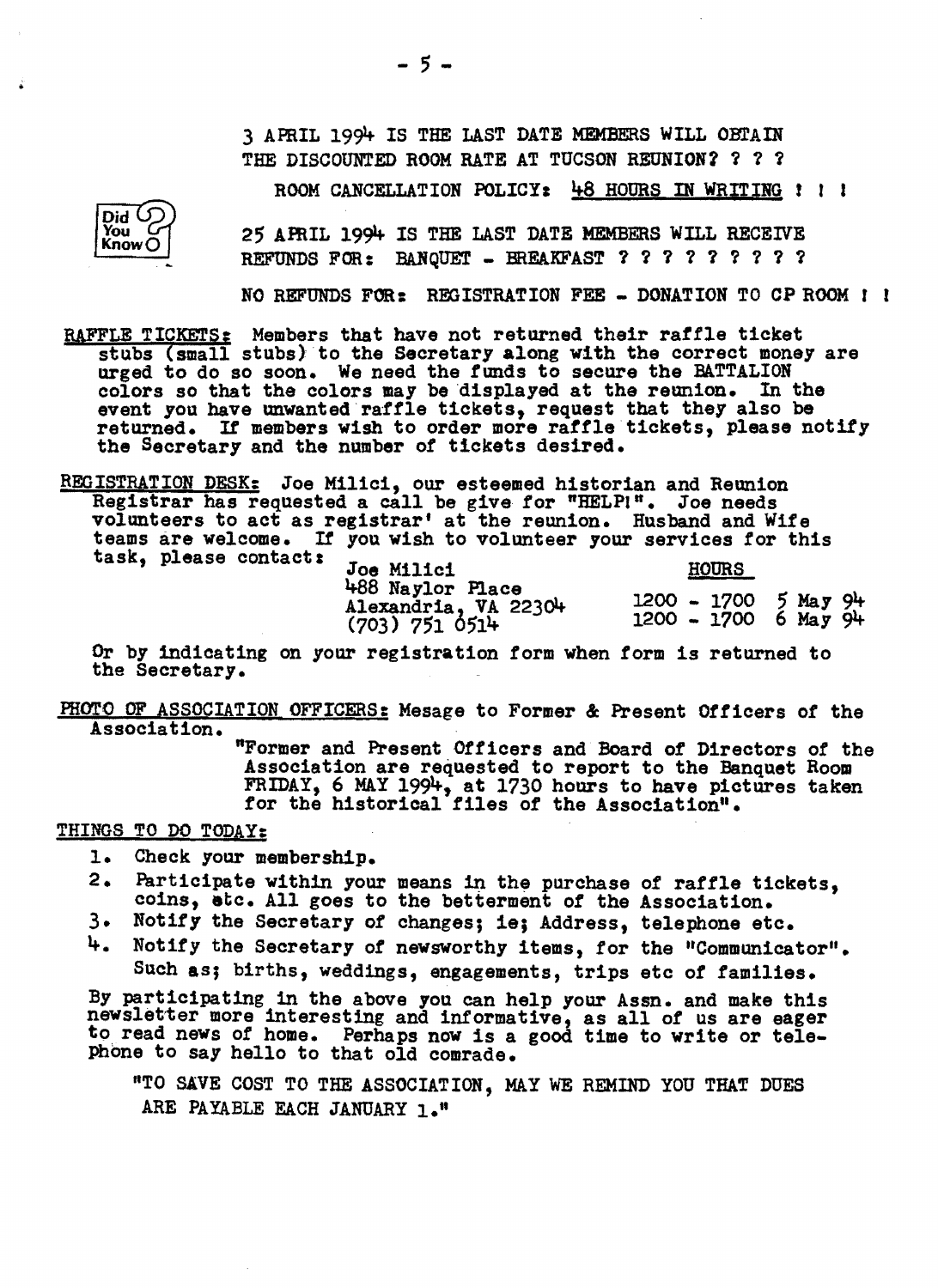- CHANGES TO ASSOCIATION BY-LAWS: "ABSENTEE BALLOT" In order to accomplish the proposed program that would allow members to vote on the election of ofticers and other major items that may arise, a change to the 97th Signal Battalion Association By-LaWS is required. The proposed change is as follOWS:
	- Reference Section V of By-Laws
		- Item 2: Delete
		- Item 3: Delete
	- Insert The Following;
		- Item 2: The officers shall be elected by a majority vote of the membership at a regular meeting to be held during the reunion, or as otherwise directed by the Board *ot* Directors. Voting will be done by "ABSENTEE BALLOT" or by attendees at the regular meeting. Notification of the SLATE *ot* NOMINEES and the date of the regular meeting shall be transmitted to members by the SECRErARY, at the direction of the President, sixty (60) days prior to the date of the meeting.
		- Item 3: Nominations for the election of officers and Board of Directors of the Association may be made from the floor at the time of the regular meeting. All persons nominated for an otfice must have given their approval, in writing, prior to being nominated. All elected officers must come from the current roster *ot* the Association REGULAR MEMBERS and must be in good standing with dues paid up to date.

#### (END OF PROPOSED CHANGE)

- Rational For The Change: The use of ABSENTEE BALLOTS for regular members to vote allow those that are unable to attend in person, the regular meeting at the reunion an opportunity to participate in the election process. This new procedure, if approved, will in the election process. This new procedure, if approved, will be effective for the elections to be held in 1995.
- OFFICIAL CAR RENTAL COMPANY: We have selected "THRIFTY CAR RENTAL" to be the "OFFICIAL CAR RENTAL COMPANY" for the Reunion in Tucson, AZ.  $5 - 8$  May  $94.$

Thrifty Car Rental is offering the following great rates for the Reunion from the 1st through  $14$  May 1994:

| Car Type                                                     | Description                                                                                  | Daily Rates                                 | Weekly Rates                                     |
|--------------------------------------------------------------|----------------------------------------------------------------------------------------------|---------------------------------------------|--------------------------------------------------|
| Compact<br>Midsize Car<br>Fullsize Car<br>Luxury<br>Mini-Van | Dodge Shadow<br>Plymouth Acclaim<br>Chrysler LeBaron<br>Chrysler New Yorker<br>Dodge Caravan | \$23.97<br>25.97<br>29.97<br>49.97<br>49.97 | \$119.97<br>129.97<br>149.97<br>249.97<br>249.97 |

Rates include primary liability insurance, unlimited mileage (except Mini-Vans (1050 free miles) and free local maps. Rates do not include sales tax, under age or additional driver, tuel or optional coverage. Validity dates are listed above.

RESERVATIONS: TELEPHONE - (602) 889 5761 FAX - (602) 889 4419 MUST BE MADE 72 HOURS BEFORE THE REUNION START DATE! I I I

STATE TO THRIFTY THAT YOU ARE A 97TH ASSN MEMBER ! ! ! ! ! ! !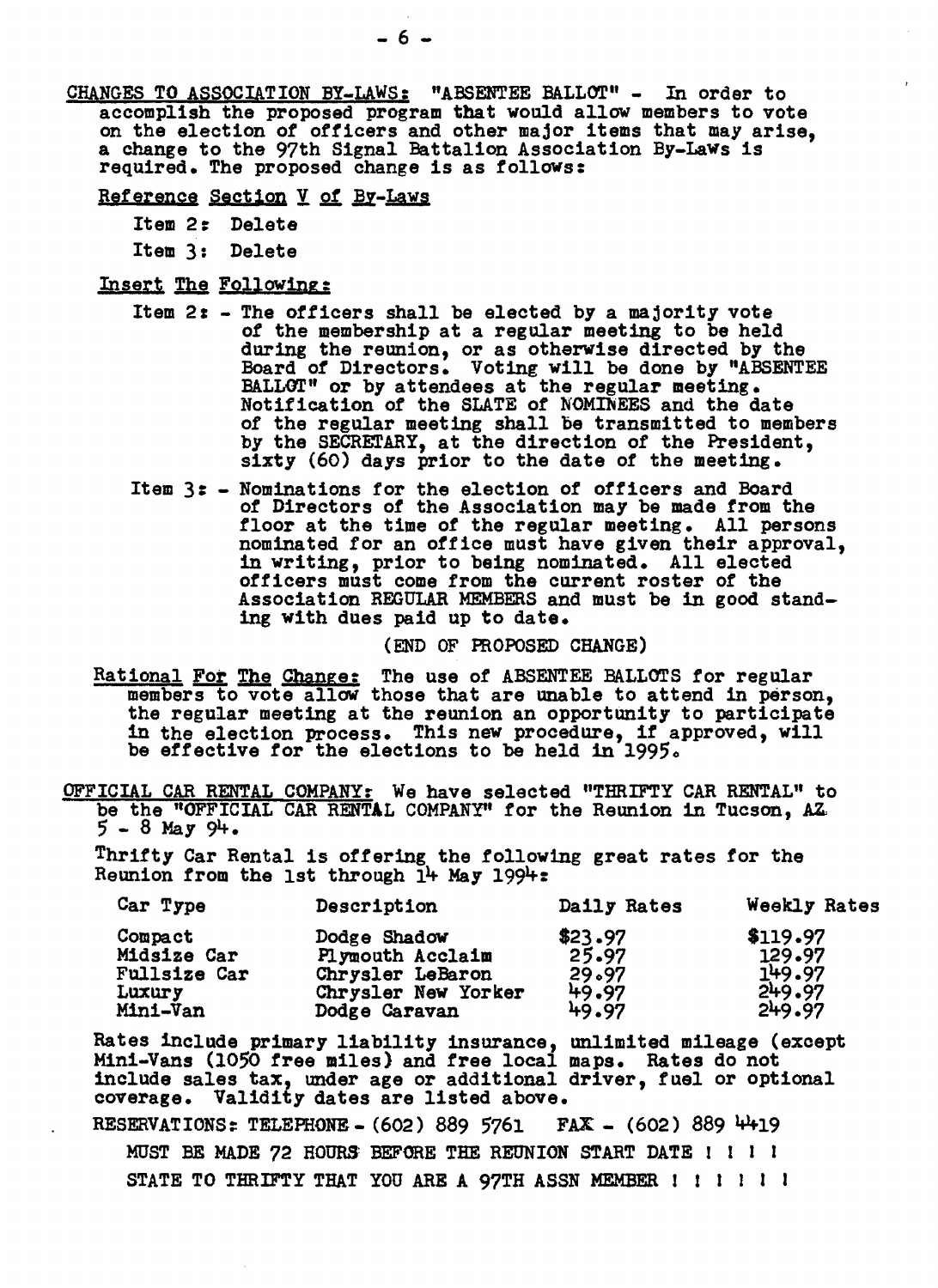COMMEMORATIVE HISTORICAL BOOK: The 97th Signal Battalion Association is pleased to announce the forthcoming publication of a Commemorative History of the 97th Signal Battalion. We are targeting a date *ot*  publication for 1996 or sooner.

This magnificent book will be filled with photographs *ot* the people, places and events connected with the 97th Signal Battalion and chronicle the history of the unit from 1942 through 1993. Also there will be a section dealing with the Association from its organization to the present time.

The following members of our Assooiation have volunteered to assist in the compilation of this book. Eaoh member has been assigned <sup>a</sup> specific period for which they will gather a collection of articles, black & white photo's, memorabilia and any other data that will make the book more interesting and informative.

MEMBERS OF THE COMMEMORATIVE HISTORY COMMITTEE

# 1942 - 1946

| $1947 - 1951$<br>Joseph Adinaro - 9000 Belvoir Woods Pky, #401, Ft Belvoir, VA 22060<br>$(703)$ 780 8901<br><u> 1952 – 1956</u><br>Grady Banister - 4829 Bannock, Sierra Vista, AZ 85635 (602) 378 6737<br><u> 1957 - 1961</u><br>Paul Muuss - 1358 Luna Dr., Fountain, CO 80817 (719) 390 7274<br>1962 - 1966<br>Edward O'Mara - 301 Lakeside Dr., Ft Lauderdale, FL 33326 $(305)389 7450$<br>1967 - 1971<br>Claude Vann - 3960 Old Waynesboro Rd, Augusta, GA 30906 (706) 793 5316<br><u> 1972 - 1976</u><br>Lee Parker $\epsilon =$ PO Box 1388, Ocala, FL 32678<br>$(904)$ 237 2111<br><u> 1977 - 1981</u><br>Edward Hamilton - 706 Woodmont Blvd, Clarksville, TN 37040 (615) 648 0684<br>1982 - 1986<br>Ronald Clegg - 228 Palmetto Dunes Cir., Naples, FL 33962 (813) 793 6999 |
|---------------------------------------------------------------------------------------------------------------------------------------------------------------------------------------------------------------------------------------------------------------------------------------------------------------------------------------------------------------------------------------------------------------------------------------------------------------------------------------------------------------------------------------------------------------------------------------------------------------------------------------------------------------------------------------------------------------------------------------------------------------------------------------|
|                                                                                                                                                                                                                                                                                                                                                                                                                                                                                                                                                                                                                                                                                                                                                                                       |
|                                                                                                                                                                                                                                                                                                                                                                                                                                                                                                                                                                                                                                                                                                                                                                                       |
|                                                                                                                                                                                                                                                                                                                                                                                                                                                                                                                                                                                                                                                                                                                                                                                       |
|                                                                                                                                                                                                                                                                                                                                                                                                                                                                                                                                                                                                                                                                                                                                                                                       |
|                                                                                                                                                                                                                                                                                                                                                                                                                                                                                                                                                                                                                                                                                                                                                                                       |
|                                                                                                                                                                                                                                                                                                                                                                                                                                                                                                                                                                                                                                                                                                                                                                                       |
|                                                                                                                                                                                                                                                                                                                                                                                                                                                                                                                                                                                                                                                                                                                                                                                       |
|                                                                                                                                                                                                                                                                                                                                                                                                                                                                                                                                                                                                                                                                                                                                                                                       |
|                                                                                                                                                                                                                                                                                                                                                                                                                                                                                                                                                                                                                                                                                                                                                                                       |
|                                                                                                                                                                                                                                                                                                                                                                                                                                                                                                                                                                                                                                                                                                                                                                                       |
|                                                                                                                                                                                                                                                                                                                                                                                                                                                                                                                                                                                                                                                                                                                                                                                       |
|                                                                                                                                                                                                                                                                                                                                                                                                                                                                                                                                                                                                                                                                                                                                                                                       |
|                                                                                                                                                                                                                                                                                                                                                                                                                                                                                                                                                                                                                                                                                                                                                                                       |
|                                                                                                                                                                                                                                                                                                                                                                                                                                                                                                                                                                                                                                                                                                                                                                                       |
|                                                                                                                                                                                                                                                                                                                                                                                                                                                                                                                                                                                                                                                                                                                                                                                       |
|                                                                                                                                                                                                                                                                                                                                                                                                                                                                                                                                                                                                                                                                                                                                                                                       |
| <u> 1987 - 1991</u>                                                                                                                                                                                                                                                                                                                                                                                                                                                                                                                                                                                                                                                                                                                                                                   |
| Phil Viersen - 8131 Keeler St., Alezandria, VA 22309 (703) 799 0765                                                                                                                                                                                                                                                                                                                                                                                                                                                                                                                                                                                                                                                                                                                   |
| <u> 1992 - 1993</u>                                                                                                                                                                                                                                                                                                                                                                                                                                                                                                                                                                                                                                                                                                                                                                   |
| LTC Dennis Moran - HHC, 2D Signal Bgde, Unit 29919<br>Box 56, APO AE 09086                                                                                                                                                                                                                                                                                                                                                                                                                                                                                                                                                                                                                                                                                                            |
| William Carr - 3310 Wellington, Philadelphia, PA 19149 (215)335 0428-Humor                                                                                                                                                                                                                                                                                                                                                                                                                                                                                                                                                                                                                                                                                                            |
| <b>ASSOCIATION</b>                                                                                                                                                                                                                                                                                                                                                                                                                                                                                                                                                                                                                                                                                                                                                                    |
| Joseph Milici - 488 Naylor Pl., Alexandria, VA 22304 (703) 751 0514                                                                                                                                                                                                                                                                                                                                                                                                                                                                                                                                                                                                                                                                                                                   |
| David Harris - 3608 Dupont Cir., VA Beach, VA 23455 (804) 464 0513                                                                                                                                                                                                                                                                                                                                                                                                                                                                                                                                                                                                                                                                                                                    |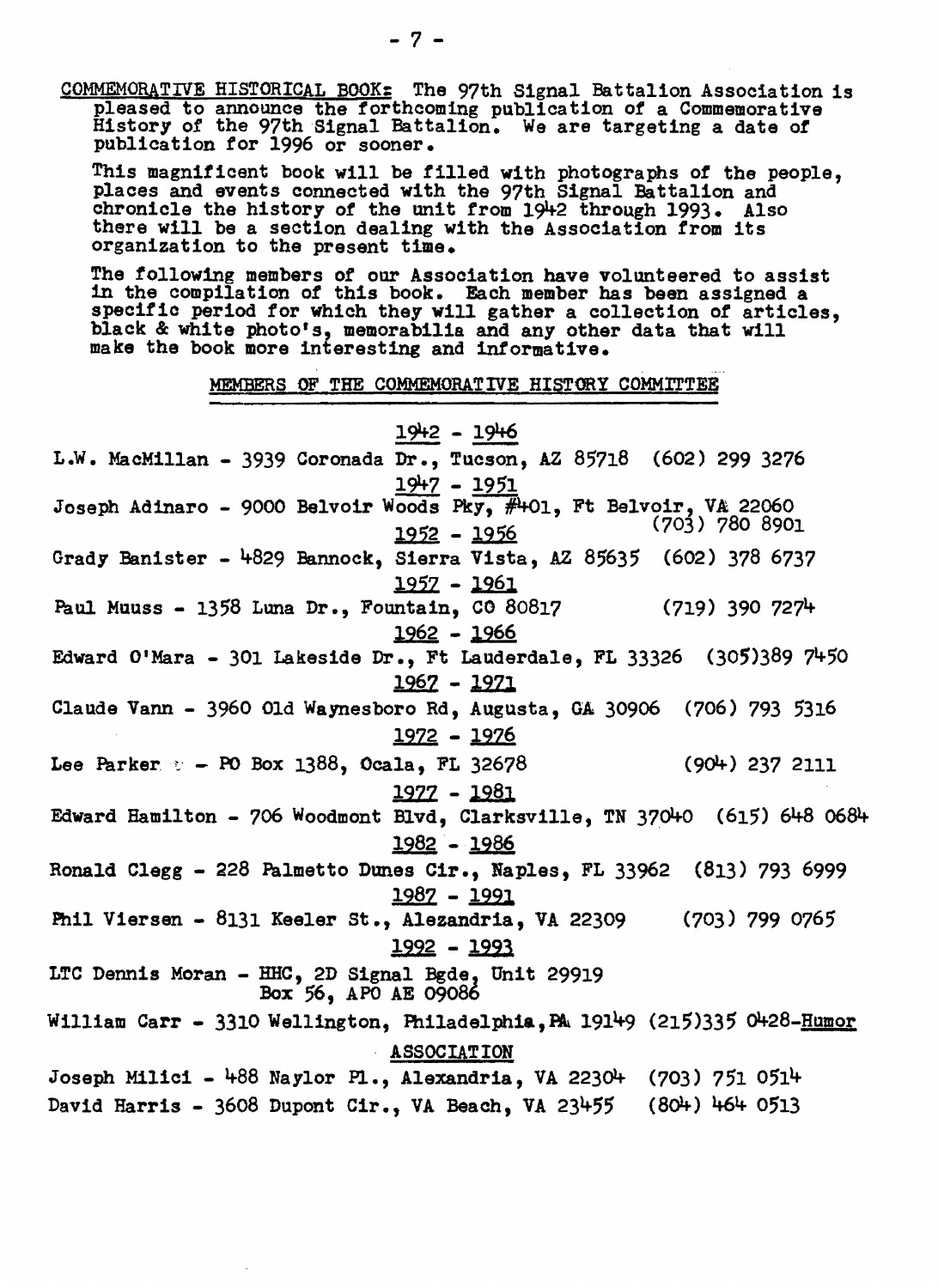#### PRESIDENT'S CORNER

A QUOTE FROM IRVING BERLIN "The toughest thing about success *is* that you've got to keep on being a success".

Another year has passed by and we are getting ready for new challenges. It would probably serve us well to pause for a moment to reflect upon the year that was.

- a. For Membership growth 1993 was highly successful.
- b. The 51st Year Commemorative Coin was adopted and manufactured.
- c. Our Association had a closer relationship with the 97th Signal Battalion, to Gen. Gray the Chief of the Signal Corps, and the Signal Center at Fort Gordon, GA.
- d. A new Sympathy Card was designed for the members and families of our Association.
- e. The purchase of our own American flag and Battalion Colors which were funded through our own raffle.

Over the Holidays I read each Newsletter published from 1991 to the present and noticed that there was a constant repetition of the same items, over and over such as "Members please pay your dues, don't forget to return your Raffle tickets, send in your recipes for the Cook Book etc etc. May I suggest that when you read about an item that requires your response, take a moment and act promptly on the request. This will save the Association time, energy and money and also allow us to devote more time to other activities and the betterment of the Association. Your cooperation will be very much appreciated by the Secretary and myself.

In closing I look forward to seeing many of you at our next Reunion in Tucson,<br>AZ. Don Adams our host has devoted many hours to prepare for your stay Don Adams our host has devoted many hours to prepare for your stay at this next Annual Get Together. See you in Tucson.

CHAPLAIN'S CORNER: It is with sorrow that I must report the passing of our members: WALTER L. SHEELEY- JAN 94 CHARLES D. BRADEN - APRIL 1990 HERBERT N. TOYAMA - SEP 93 EUGENE SABOL - DEC 93 LIONEL "CHICK" VIDRINE - JAN 94 We send our deepest sympathy to their families. May they rest in peace.

BERNARD L. CARTER CHAPLAIN

Many thanks to Bernie Newhort on his outstanding performance as the coordinator in producing the 51st Year Commemorative Coin. This coin represents all those who were associated with the 97th Signal Battalion, whether Military or Civilian.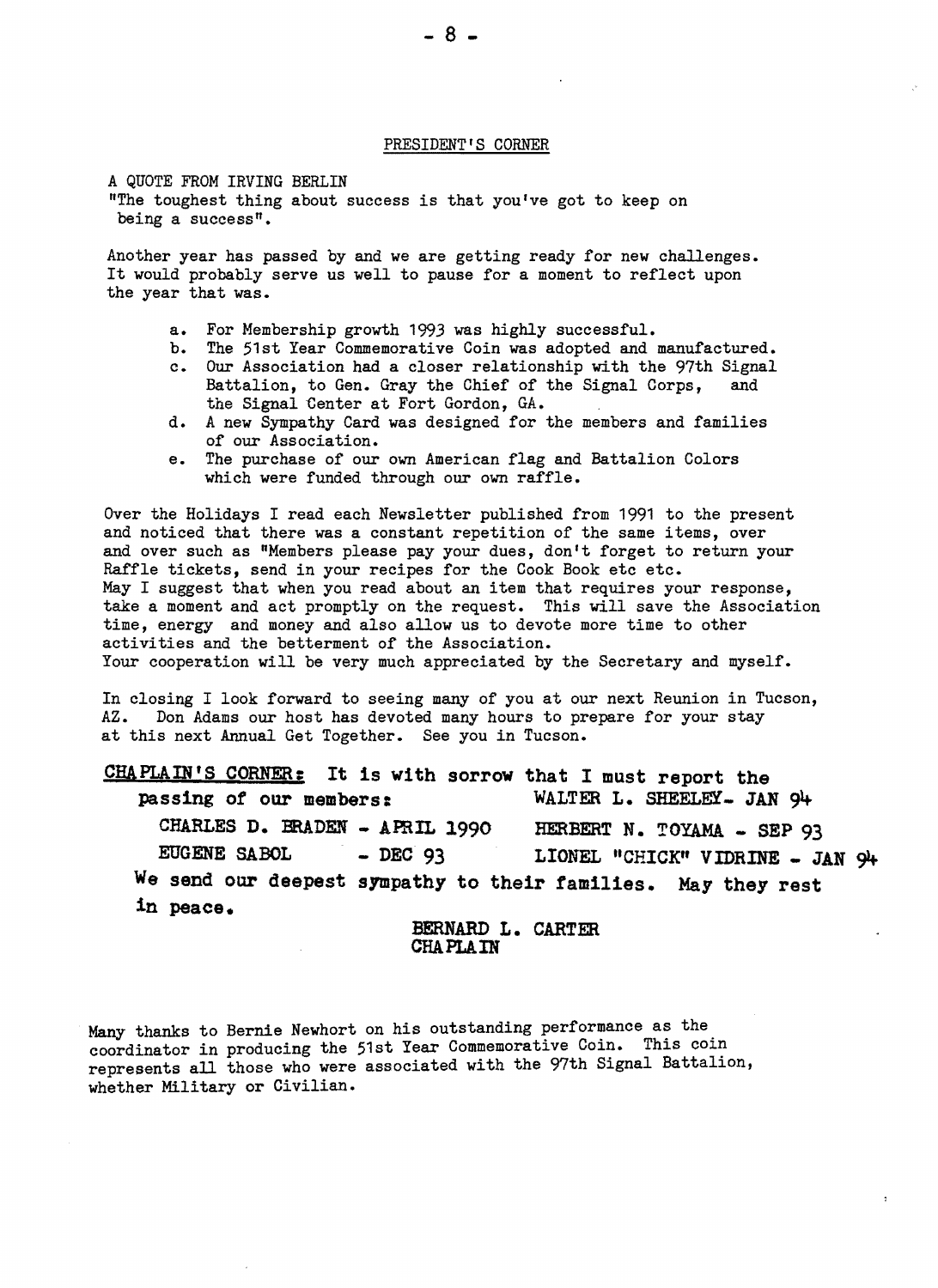ADDITIONS TO ROSTER: ADD BELOW NAMES TO YOUR MEMBERSHIP ROSTER.



Merlyn Geigel<br>
Marlene Geigel<br>
W 4860: HWY 59<br>
Monroe, WI 53566<br>
608 325 3671 53-54<br>
WOC, CXR WOC, CXR ...

Gary L. McClendon Brenda McClendon 6702 S. Fargo Road West Jordan, UT, 8408'+  $801$  255 0514<br> $801$  255 0514<br> $8$ n XO. S-3 Sect 68-70

Donald E. Ingram PO Box 692lt-Reno, NV 89513

Richard Thoenlg PO Box 617 Jackson Hole, WY 83001 Wife: Trudy 307 733 4916

W. T. Smith 27754 Yvette Drive Warren, MI 48093 313 757 3667 42-46 Co A, Cook Mardean Smith (Wife)

Raymond E. Gibson Melba Gibson 1003 Rhonda Lee copperas Cove, TX 76522<br>817 5**42** 8706 81-83 CO, Co A

Earnest Kidder PO Box 727 Neosho, MO 64850 417 451 5620 64–67

Frank J. Burgess PO Box 365 300 W. Lincoln st Bonning, CA 92220 Richard A. Swires Rod Slack 1316 Murphy St Augusta, GA 30904<br>706 667 8334 58-59<br>Co B

Magdalene E. Bohanon  $742$  N. Coliseum, Lot 58 Ft Wayne, IN 46805 219 426 8712

SFC Mark S. Parry 3612 Beswick Court **Fayetteville, NC 28306**<br>910 425 5712 87-93  $910$   $425$   $5712$ 

SMG Charles Wlthers 3003 Breezehi11 Dr Augusta, GA 30906 706 771 1186

CSM Glavani Chiappa 301 Calico Trail Martinez, GA 30907 706 868 6350

George Harding<br>3049 Westwood Rd Augusta, GA 30909 5;

James G. Adams 800 N. Pineview Goldsboro, NC 27530 919 736 7658 -93 Wife: Ruth  $(414th$  Sig Co)

Eugene J. Seeger<br>Reginia A. Seeger<br>590 E. Ohio St. Apt 9 Circleville,  $0$  43113 614 477 6553

Fred Thompson 89 North Main st Hornell, NY 14843 607 324 0348

Billy Jo Thompson 89 North Main St Hornell, NY 14843 607 324 0348

 1229 Little Dr C-305 Kalamazoo, MI 49006

Sgt Richard Cancino 1415 S. Corona Co. Springs, CO 80906 *719 630 8;31* 

Shannon Cancino 1415 S. Corona Co. Springs, CO 80906 719 630 8531 •<br>•

John F. Wassenberg<br>7371 E. Wikieup Cir Tucson, AZ 85715 *602* 57"1 1lt-79

CSM Barney Holmes Vint Hl11 Farms Sta Vint Hill, VA 22186

John K. Anderson 710 2nd St HE Apt 301 Minneapolis, MN 55413 612 331 4551 52-54<br>176th SigRep Co Attd to 97th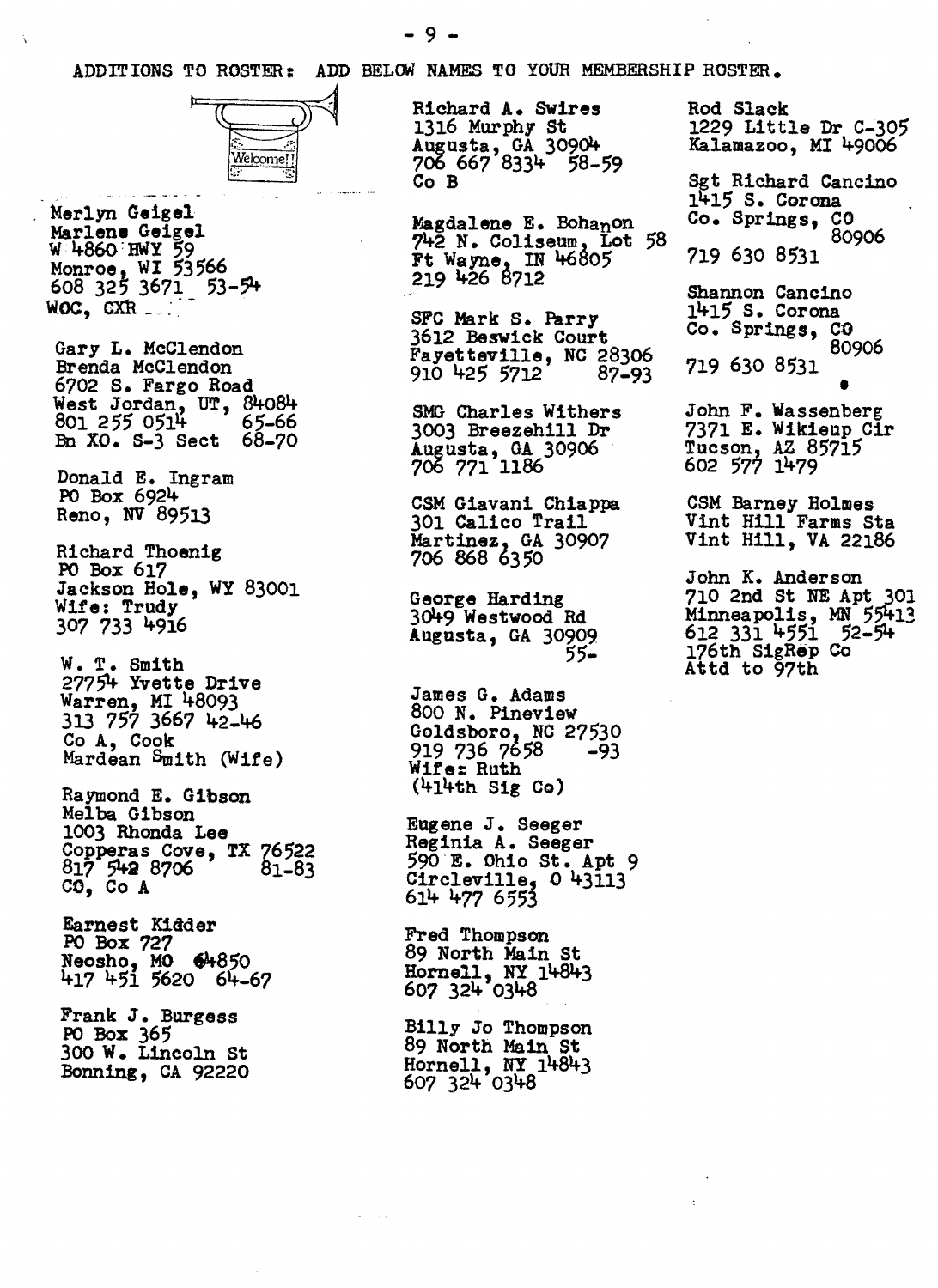#### CHANGES, DELETIONS, ETC TO ROSTER:



Make the below changes to your membership roster:

## "CHANGE OF ADDRESS"

| Richard A. Besselman   | Jack N. Hayes      | Louis Ornelas      |
|------------------------|--------------------|--------------------|
| 301 N. 4th Street      | 740 N. 95th Street | 2601 SE 73rd St    |
| Sierra Vista, AZ 85635 | Seattle, WA 98103  | Portland, OR 97206 |
| 602 459 6309           | 206 789 9825       | 503 771 5276       |

Ellis Kunkel - AREA CODE  $610$  NOT  $215$ . JUD BARTON -ZIP CODE  $88011$ Arthur J. Sebesta - Tel# 201 384 3044

CHALLENGE: Walter Clark, in Fremont, MI has put a challenge to us all. Walt states that he is the Association member with the "EARLIEST &: MOST TIME SERVED IN THE 97TH SIGNAL BATTALION DURING WORLD WAR II". Walt served:  $SEP$   $1942 - DEC$   $1945$ . IS THERE A MEMBER OUT THERE THAT CAN TOP THIS CLAIM?? If so, contact Walter Clark and also the Secretary. UNTIL THEN, WALT IS THE CHAMPION ! ! ! !

"LATE CHANGE OF ADDRESS"

| John S. Erb                                      | Malcolm H. Cossairt                   | James G. Adams      |
|--------------------------------------------------|---------------------------------------|---------------------|
| $PO$ $BOX$ $64$                                  | 6426-HCR-5130                         | 800 Pinewview       |
| Mayville, NY 14757-0064<br>716 753 7761 (Nephew) | <b>Pomono, MO 65789</b><br>4172563213 | Goldsboro, NC 27530 |

- $97TH$  NAME BANK: Did you know that the Association has started a name bank of former 97th members? These names are entered on computer disk. Those members wishing to inquire of the location of a former 97th person may do so by contacting: GEORGE ZENTNER. Have all the information concerning the person, ie; Last known address or city/state ASN, SSN and any other data available. George will then insert the Abn, bbn and any other data available. George will then insert the<br>name to ascertain if that person is listed. If listed, you will be given a list of those persons with the same name and the area they<br>reside in. The person requesting the info then must make the telephone<br>call or write a letter to the individuals listed. When requesting<br>information, be su
- ELECTION OF BOARD OF DIRECTORS: BILLY SEVIER & PAUL MUUSS have decided to run for seats on our Board of Directors to replace JACK GROSE &: BOB SENTELL who's term will expire in May 94. Any other members that wish to be nominated for these seats should contact their respective AREA COORDINATORS or the Secretary at once.

SEE YOU IN TUCSON !!!!!!

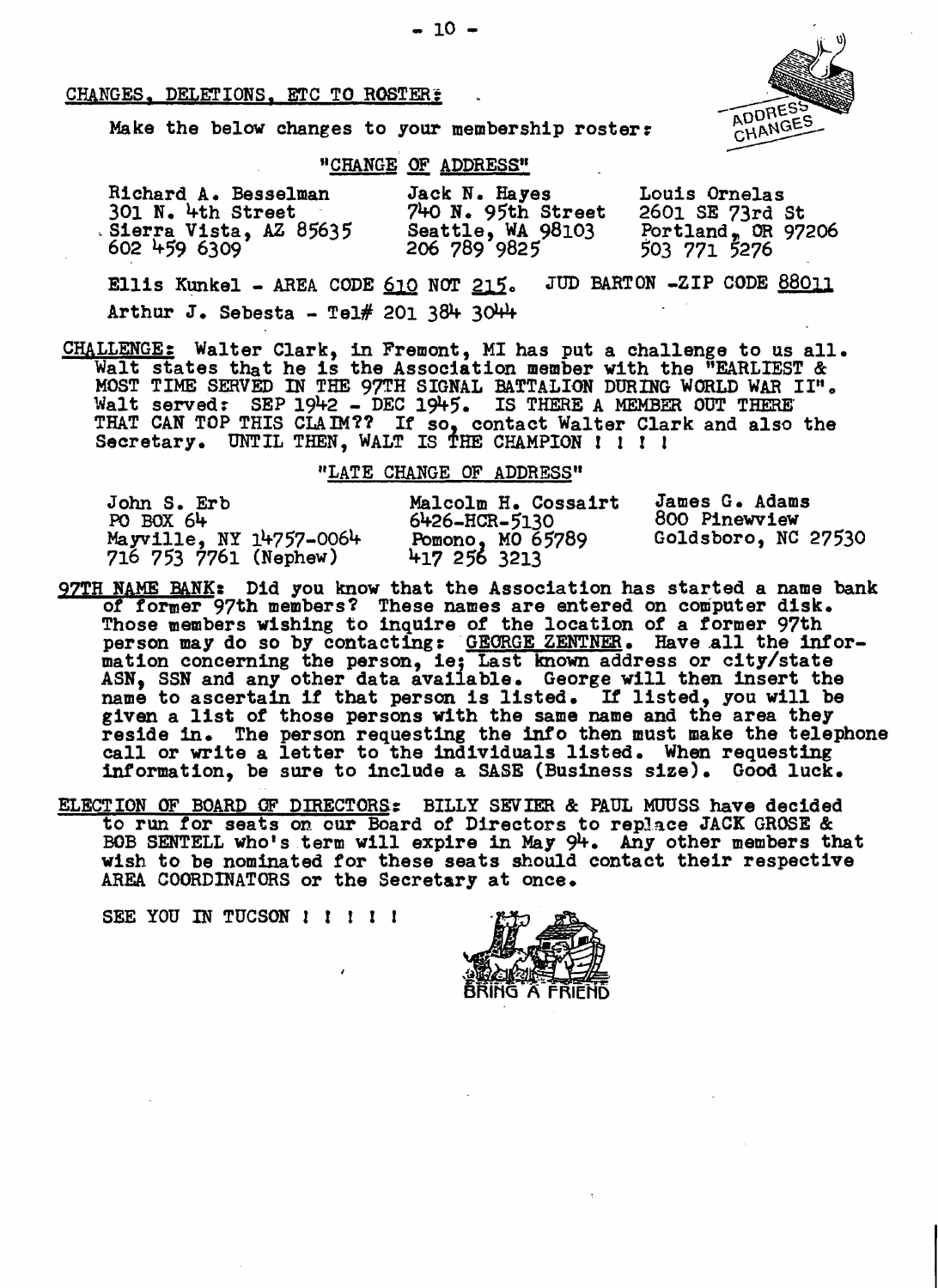### THE PHANTOM REPORTS:

Daring the Mini-Reunion at Pigeon Forge, TN in Sep 93, apparently there was a conversation held between the Secretary General (SG) and a member in high standing with the Association, (J. M.), relative to filing a petition'with President Clinton for a 97th Signal Battalion Hall of Fame. The SG further recommended that the Ball be erected in front of the Washington Monument as it would be a sure-fire toarist attraction. (The Phantom was unable to ascertain exactly what either of these outstanding members were drinking during this conversation). The SG advised that no one of the 97th was more deserving to be the first member enshrined in the Hall of Fame than his very own former VHF Team Chief "The Golden Greek" (GG).

• • • • J.M. then advised the SG of what he considered to be a character flaw in the GG that he felt was represensible, and would not vote for his enshrinement. As the story unfolds, GG, J.M. & R.H. while with the 97th returned from a Field Exercise rather late at night.<br>Shortly after arriving in the Company area the word was passed that Shortly after arriving in the Company area the word was passed that<br>a "Full Field Inspection" would be held the following morning.<br>Being the senior of the three members, GG advised that the mentioned inspection was for the "Troops" and not "NCO's" as themselves. Further that he (GG) was not going to scrub his own Field Gear until the next day. This statement by GG caused J.M. & R. H to discard their dirty, muddy and stained Field Gear on the floor and hit the sack. About two 0'clock in the morning, J.M. attended the latrine and found to his amazement and disbelief, GG scrubbing away on his Field Gear preparing ,tor the inspection to be held the next morning. This underhandeness J .M. considered to be a double cross by a much older NCO. Therefore there was no way that J.M. could recommend or vote for GG to be enshrined in the Ball of Fame.

One of our fine 97th Troopers a current member of the Association spent a wild night in the French NCO Club in Tublingen. Waking up: about 0800 on a Monday morning, he picked up the telephone and asked the operator what hotel he Was presently in. He found the name of the hotel to be "Hotel Lam . The next question asked was, "what city"? Tublingen was the answer. The very next thought was to get the French Military operator on the telephone so as to be able to use the facIlIty to call back to the 97th. Upon getting through to "A" Troop, Gaspipe (First Sergeant) gets on the line with; "I don't care if you are in New York City, You be back at here by 1300 hours formation. When arriving in the Troop area he reports to Gaspipe and hears: " Your butt belongs to me for the next two weeks" Getting and hears: " Your butt belongs to me for the next two weeks" Getting<br>a kick in the butt by D-- A---- (Troop Commander) would have been much easier to take than two weeks of Gaspipe's extra duty.

• • • •

A sign was found on a 97th Bulletin Board. "For Sale - One Brand New Set of Encyclopedia Britannia - No Longer Needed, My Wife Knows All".

• • • •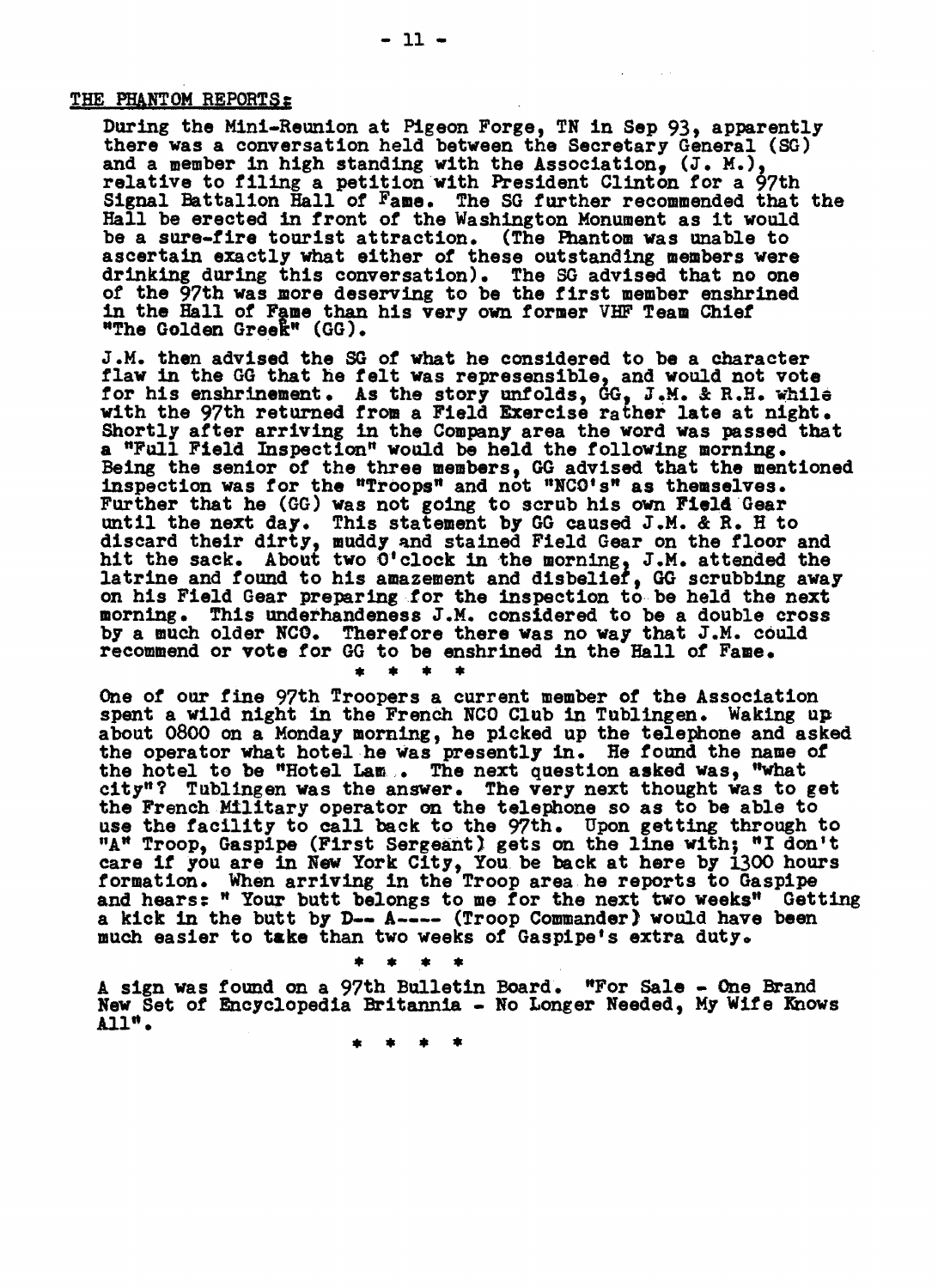### THE PHANTOM REPORTS CONT'D:

Upon winning a great deal of money in an unorganized "Crap" game on one day in October 1950, B-- S------ was strolling through the Troop<br>Area with his pockets bulging with many dollars. D--- H----- seeing Area with his pockets bulging with many dollars. D--- H----- seeing<br>this opportunity to borrow some of the money to purchase a 1936 Opel<br>Super Six automobile, approached B--. After wrangling over \$400.00 trom B--, D--- purchased the vehicle. Along with B--, J--- R-------,<br>Trom B--, D--- purchased the vehicle. Along with B--, J--- R-------,<br>D--- proceeded to Paris, France on a ten day leave. All was going very well until the trio arrived in Strausburg, France. There, their will power was not the greatest and had to stop overnight in this city.<br>That was a big mistake. After four days in the city D--- & J--- were out *ot* tunds and had to beg, borrow and steal enough money from B to buy gas in order to return to Boeblingen. Since B-- was and is such a grand fellow, he gave D--- & J--- just enough money to get home on. Not one cent more. The last that D--- & J--- saw of B-- S------ was that of him waving goodby heading for Paris in a brand new Buick convertible driven by a beautitul blond French lady. B-- has never revealed if he reached Paris or not. Come to think of it, D--- & J--still owe B-- for the gas money.

The phantom has heard many cases of 97th personnel attempting to visit Paris, but got way layed or detoured in Tublingen or some other city in the French Zone. This gives wonder what type of entertainment and adventures one could tind in the French Sector and not in the American.

\* \* \* \* \* •

••••<br>••• One of our Troopers was called home to the U.S.A. on emergency leave to console his wite due to a death in the tamily. Upon returning to the 97th this member picks up his pass and proceeds to his home away trom home in Boeblingen. Enroute he stops by the Club and gets his head full of bubbly. Finally arriving in Boeblingen he finds his Home Away from Home occupied by one of the local D.P.<sup>1</sup>s. Finding the love *ot* his lite (other than his wite) occupied by another he began grieving. In retaliation and to satisty his grief, this member commences to throwing rocks at his tormer lovers home. This te1low is known to this day as  $"ROCKS K"$ 

\* \* \* •

The 97th Signal Battalion fielded a pretty fair Baseball Team. Two of our outstanding pitchers were W & S. Both of these fellows were known The 97th Signal Battalion fielded a pretty fair Baseball Team. to toast the President, the Queen or a PFC walking by when a bottle *at*  bubbly Was available. On one Saturday night betore a Sunday game, a member of the unit who was known to invest a dollor or two on a Ball Game runs into  $W$ . & S. at the Club. Our investor then proceeded to apply the bubbly to W. & S. On Sunday morning our investor lays a bet or two with the 97th opponents and sits back and watches as W.. warms up by throwing the ball over the backstop. Shortly there atter W. was relieved by S. who warms up by falling off the pitchers mound. Needless to say, the investor counts his Winnings and walks oft with a big smile on his face.

\* • \* \* \*

REMEMBER- THE PHANTOM KNOWS ALL - TUNE IN NEXT NEWSLETTER FOR MORE

DO YOU HAVE SKELTONS YOU WISH TO EXPOSE - IF SO - SEND TO THE SECRETARY WHO WILL SEND TO THE PHANTOM FOR PUBLICATION -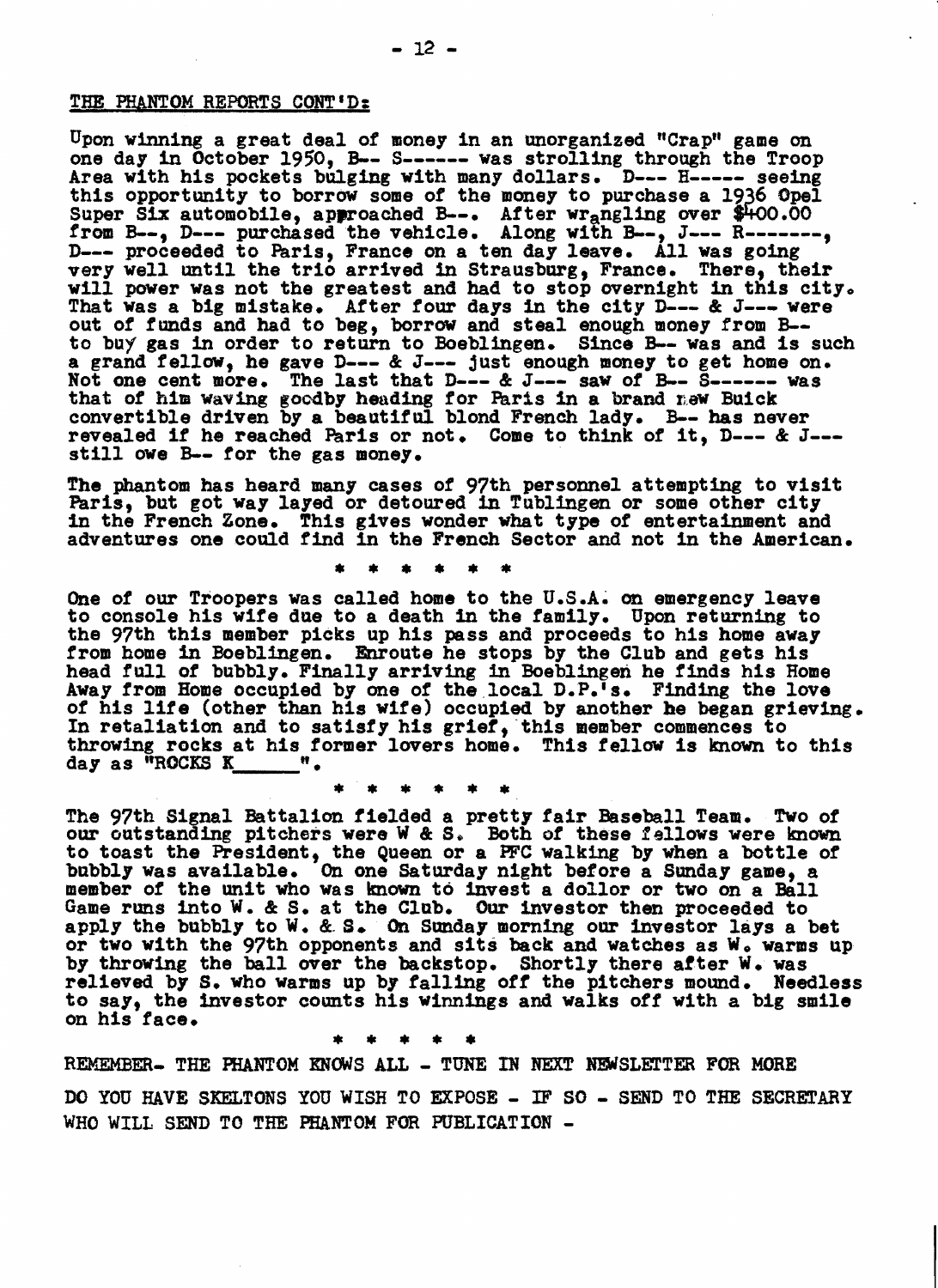| REUNION REGISTRATION<br>RETURN NO LATER                                                                                                                                               |
|---------------------------------------------------------------------------------------------------------------------------------------------------------------------------------------|
| 97TH SIGNAL BATTALION ASSOCIATION<br>4 - 8 MAY 1994 - TUCSON, ARIZONA<br>THAN: 15 APRIL 1994                                                                                          |
| <b>BANOUET</b>                                                                                                                                                                        |
| $FRIDAY$ , 6 MAY 1994                                                                                                                                                                 |
| EARLY RECEIPT OF REGISTRATION NEEDED FOR LOGISTICAL PLANNING                                                                                                                          |
| REGISTRATION FEE:<br>MAIL TO:<br>DAVE HARRIS<br>3608 DUPONT CIRCLE                                                                                                                    |
| \$2.00 PER PERSON<br>VIRGINIA BEACH, VA 23455<br>(804) 464 0513<br>(NON REFUNDABLE)                                                                                                   |
| MAKE CHECKS PAYABLE: 97TH SIG EN ASSN                                                                                                                                                 |
| NAMES (AS WILL APPEAR ON NAME TAGS)                                                                                                                                                   |
| (MEMBER)<br>(SPOUSE)<br>(GUEST)(S)                                                                                                                                                    |
| (CITY) (STATE) (ZIP)<br>ADDRESS (STREET)<br>(TEL#)                                                                                                                                    |
| MEMBERSHIP CARD# ____ FORMER TROOP/COMPANY _________ FR 19 ___ TO 19                                                                                                                  |
| "REGISTRATION FOR SOCIAL EVENTS"                                                                                                                                                      |
| <b>FUNCTION</b><br><u>SELF</u><br>SPOUSE GUEST COST<br>\$ TOTAL                                                                                                                       |
| \$2.00<br>Registration Fee:<br>$\mathbf{x}$                                                                                                                                           |
| BANQUET & ENTERTAINMENT:<br>$X = $25.00$                                                                                                                                              |
| \$8.00<br>FAREWELL BREAKFAST BUFFET:<br>$\mathbf x$                                                                                                                                   |
| HOSPITALITY ROOM (CP) DONATION: (NO ASSN FUNDS MAY BE USED)                                                                                                                           |
|                                                                                                                                                                                       |
| BANQUET: FRIDAY, 6 MAY 1994                                                                                                                                                           |
| MY PARTY WILL ORDER _______ BEEF STROGANOFF AND/OR ______ CHICKEN AMBASSADOR<br>FOR THE BANQUET. SPECIAL DIET RESTRICTIONS:<br>NUMBER IN PARTY THAT WILL ATTEND: PINOCHLE TOURNAMENT: |
| GOLF TOURNAMENT: ______ - MARY KAY WORKSHOP: ______ (30 PERSONS MAXIMUN)                                                                                                              |
|                                                                                                                                                                                       |
| DID YOU USE THE SERVICES OF TRAVELOGUE: ______ IF NOT, WHY?: __________________                                                                                                       |
| HOTEL RESERVATIONS MADE? RENTAL AUTO? AGENCY?:                                                                                                                                        |
| WILL YOU PERFORM A SHORT TOUR OF DUTY AT THE REUNION?: _________________________                                                                                                      |
| WOULD YOU CONSIDER HOSTING ONE OF OUR REUNIONS?: _____ LOCATION: ________                                                                                                             |
| IF NOMINATED & ELECTED WOULD YOU SERVE IN AN OFFICER POSITION OF THE ASSN?<br>YES: NO: PLEASE EXPLAIN: PLEASE EXPLAIN:                                                                |
| HOLIDAY INN : (602) 746 1161<br>THRIFTY CAR RENTAL:                                                                                                                                   |
| <b>egge</b><br>(602) 889 5761<br>TRAVELOGUE: 800 368 5858                                                                                                                             |
| OVER PLEASE                                                                                                                                                                           |
|                                                                                                                                                                                       |